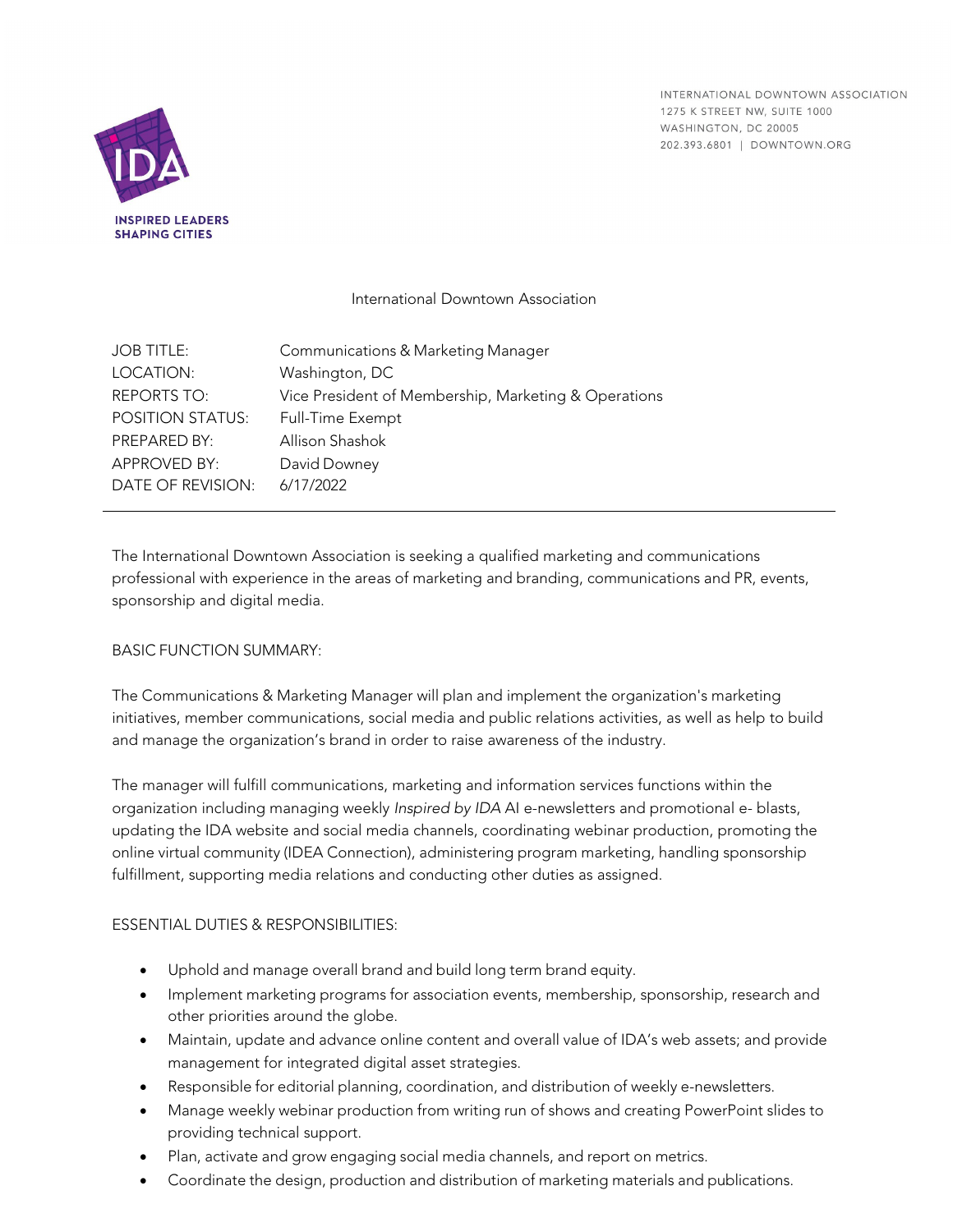- Support media relations to raise awareness of the industry and its professionals.
- Respond to member information requests.
- All other duties as assigned.

### QUALIFICATIONS:

- Knowledge of marketing and communications technologies including online content management systems (WordPress preferred), e-mail marketing (Constant Contact preferred), basic HTML code, community engagement software (Higher Logic preferred), and virtual meeting / webinar platforms (Zoom meeting and GoToWebinar).
- Excellent writing, editing, interpersonal and verbal communication skills required.
- Graphic design skills are highly desired (Adobe Suite: InDesign, Illustrator, Photoshop).
- Strong understanding of social media platforms, online community building and analytics (primarily Facebook, Twitter, YouTube, LinkedIn, community forums and Google Analytics).
- Experience and knowledge of computer software and online products including MS Office 365 (SharePoint, Word, Excel, Outlook, PowerPoint).
- Ability to quickly make decisions that reflect the interests of the association and its members. Must be able to work on multiple projects simultaneously and have strong organizational, detail and project management skills.
- Ability to work collaboratively and participate as a self-starting member of a small-staff association team. A "roll up your sleeves" attitude is a must.
- A knowledgeable and passionate advocate for creating healthy and vibrant urban places is desired.

EDUCATION: Bachelor's degree in communications, marketing or related field. At least two to three years of related experience, preferably with a trade association, membership organization or communications-related organization.

WORK LOCATION: IDA's office is located in downtown Washington, DC. IDA offers a hybrid work model with flexibility for work-from-home.

TRAVEL: Typically once or twice per year.

SUPERVISORY RESPONSIBILITIES: Seasonal intern support management.

INTERNAL RELATIONSHIPS: IDA Staff

EXTERNAL RELATIONSHIPS: IDA Committees, members, contractors, media (reporters and editors)

SALARY: \$60,000-70,000 per year and comprehensive benefits package.

COVID-19 PRECAUTIONS: IDA employees are required to be fully vaccinated or obtain a formal religious or medical exemption. In office health protocols for employees with exemptions include regular testing and wearing of a qualified mask as determined by IDA.

### BENEFITS:

- Health insurance
- Dental insurance
- Vision insurance
- Retirement plan
- Paid time off
- Flexible schedule